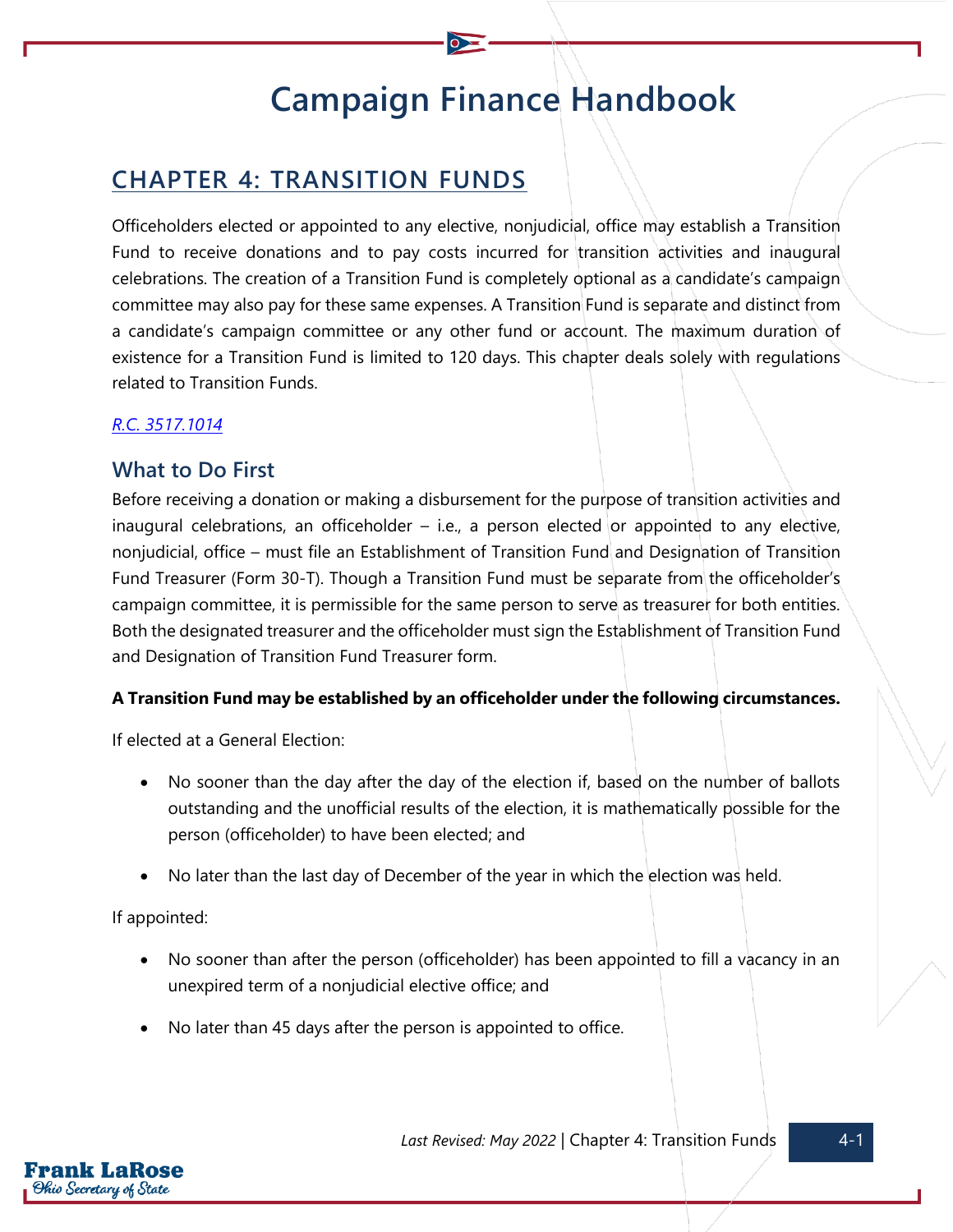If elected at a Special Election:

- No sooner than the day after the day of the election; and
- No later than 45 days after the Special Election was held.

#### **Bank Account**

The treasurer must establish a bank or other financial institution account that is separate from any personal or business account and is used solely for the Transition Fund. All Transition Funds must be deposited into this separate account. All donations received and all disbursements made from this account must be fully disclosed. Donations may only be accepted, and disbursements may only be made during the Transition Fund's existence.

 $\bullet$ 

A federal identification number may be required by the Transition Fund's chosen financial institution. This number is issued by the Internal Revenue Service upon request.

### **Where to File Reports**

Although Transition Funds may be established by officeholders at all levels – e.g., municipal, county, and statewide officeholders – the disclosure reports of all Transition Funds must be filed electronically with the Secretary of State.

#### *[R.C. 3517.1014\(D\)\(2\)](https://codes.ohio.gov/ohio-revised-code/section-3517.1014)*

#### **When to File Reports**

For the initial disclosure filing, the treasurer of a Transition Fund must file an itemized report of all donations received and disbursements made from the creation of the Transition Fund to the close of business on the fifth day before the statement must be filed, not later than four p.m. on these dates:

- January  $15<sup>th</sup>$  of the calendar year following the general election at which the officeholder was elected; or,
- If the officeholder was elected at a special election or appointed to office, the 65<sup>th</sup> day after the Transition Fund is created.

Further reports are required to be filed on the  $15<sup>th</sup>$  day of each subsequent month of the Transition Fund's existence to reflect donations received and disbursements made from the close of business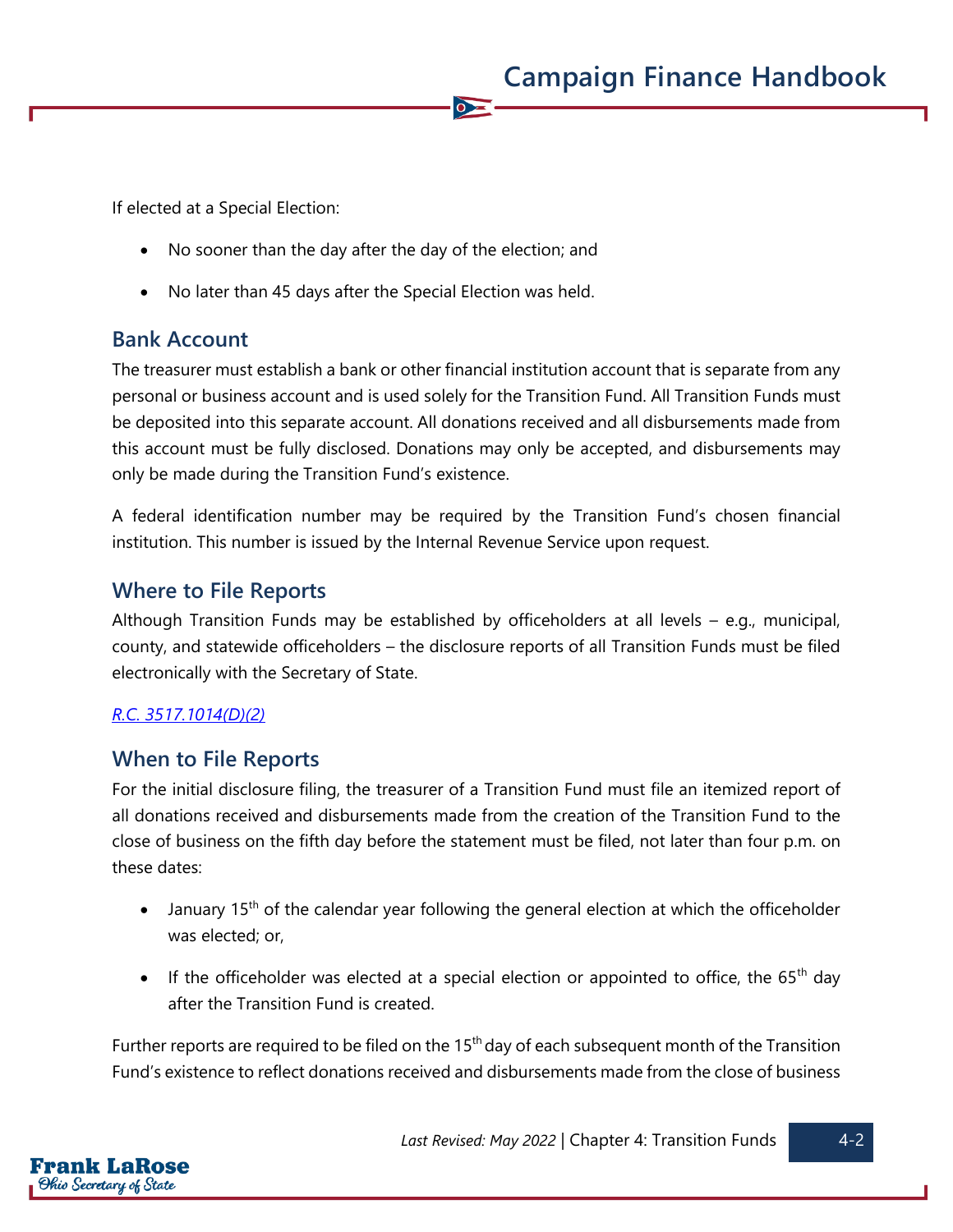on the last day reflected in the last filed report to the close of business on the 5<sup>th</sup> day before the next statement is required to be filed.

 $\overline{\bullet}$ 

## **What to File**

Each disclosure filing must be submitted online. The treasurer must provide all of the following:

- The full name and address of the treasurer filing the report;
- The full name and address of the officeholder benefitting from the Transition Fund;
- The balance brought forward from the most recent filing, if any;
- A statement of donations received, which must include all of the following:
	- o The month, day, and year on which each donation was received;
	- o The full name and street address of each donor;
	- $\circ$  The nature of each donation, if other than money;
	- o The value of each donation in dollars and cents; and
	- o The name of the donor's current employer, or if the donor is self-employed, the donor's occupation and the name of the donor's business.
- A statement of disbursements, which must include all of the following:
	- o The name and address of the recipient of each disbursement;
	- o The date of each disbursement;
	- o The amount of each disbursement;
	- o The purpose for which each disbursement was made; and
	- $\circ$  The date the Transition Fund incurred the cost for which the disbursement was made.
- The balance remaining in the fund at the close of the reporting period.

A transaction reported in a report should not be reported again in any other report.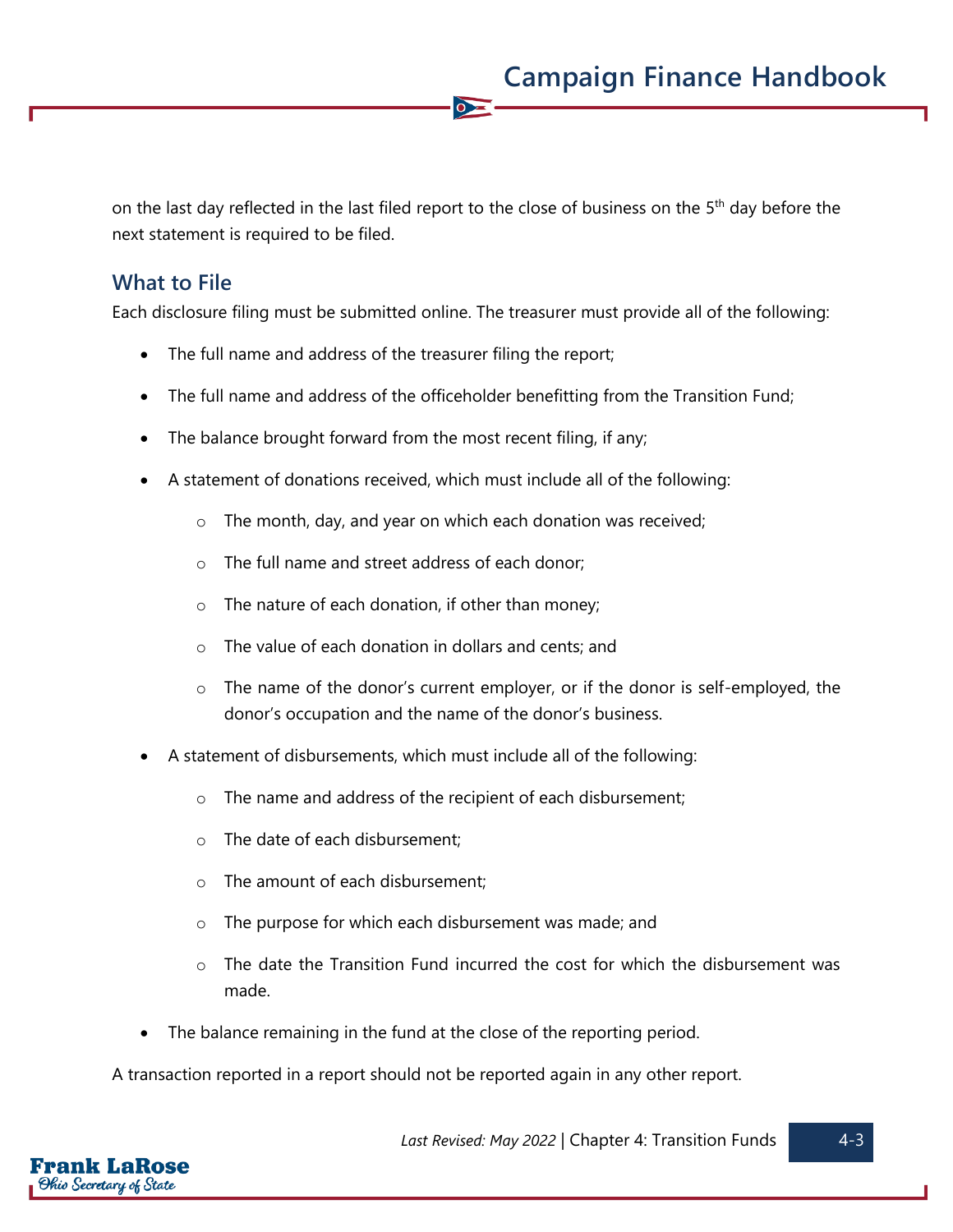## **Corrections and Amendments**

The Transition Fund must file an amended report when a correction is necessary, additional information is obtained by the Transition Fund, or when ordered by the Transition Fund's auditing authority. Amendments filed electronically consist of all report data – what was originally filed and new or modified records.

 $\bullet$ 

When an error is found, or when checks are received that could not earlier be attached to a report, the Transition Fund should file an amendment immediately. When an auditing authority requests more information or a correction to a report, the Transition Fund has 21 days to provide the information or correction.

#### *[R.C. 3517.11\(B\);](https://codes.ohio.gov/ohio-revised-code/section-3517.11) [OAC 111:2-4-19](https://codes.ohio.gov/ohio-administrative-code/rule-111:2-4-19)*

## **Donations**

Individuals, campaign committees, PACs, and entities, including for-profit corporations, may make donations to a Transition Fund of both money and in-kind goods and services. All donations must be deposited into the separate account established for the Transition Fund. No donation may be accepted or deposited unless the officeholder has established a Transition Fund.

## **Donation Limits**

Donations to the Transition Fund established for the joint offices of Governor and Lieutenant Governor are limited to \$10,000 per donor. This limit applies to the aggregate value of all donations made by the donor of both money and in-kind goods and services.

#### *[R.C. 3517.1014\(C\)\(1\)\(b\) & \(3\)\(a\)](https://codes.ohio.gov/ohio-revised-code/section-3517.1014)*

Donations to the Transition Fund established for an officeholder other than Governor/Lieutenant Governor are limited to \$2,500 per donor. This limit applies to the aggregate value of all donations made by the donor of both money and in-kind goods and services to the Transition Fund.

#### *[R.C. 3517.1014\(C\)\(1\)\(c\) & \(3\)\(b\)](https://codes.ohio.gov/ohio-revised-code/section-3517.1014)*

#### **Disbursements**

A Transition Fund may use any donation to pay for legitimate and verifiable costs incurred for ordinary and necessary transition activities and inaugural celebrations.

#### *[R.C. 3517.1014\(A\)](https://codes.ohio.gov/ohio-revised-code/section-3517.1014)*

Last Revised: May 2022 | Chapter 4: Transition Funds |  $\sim$  4-4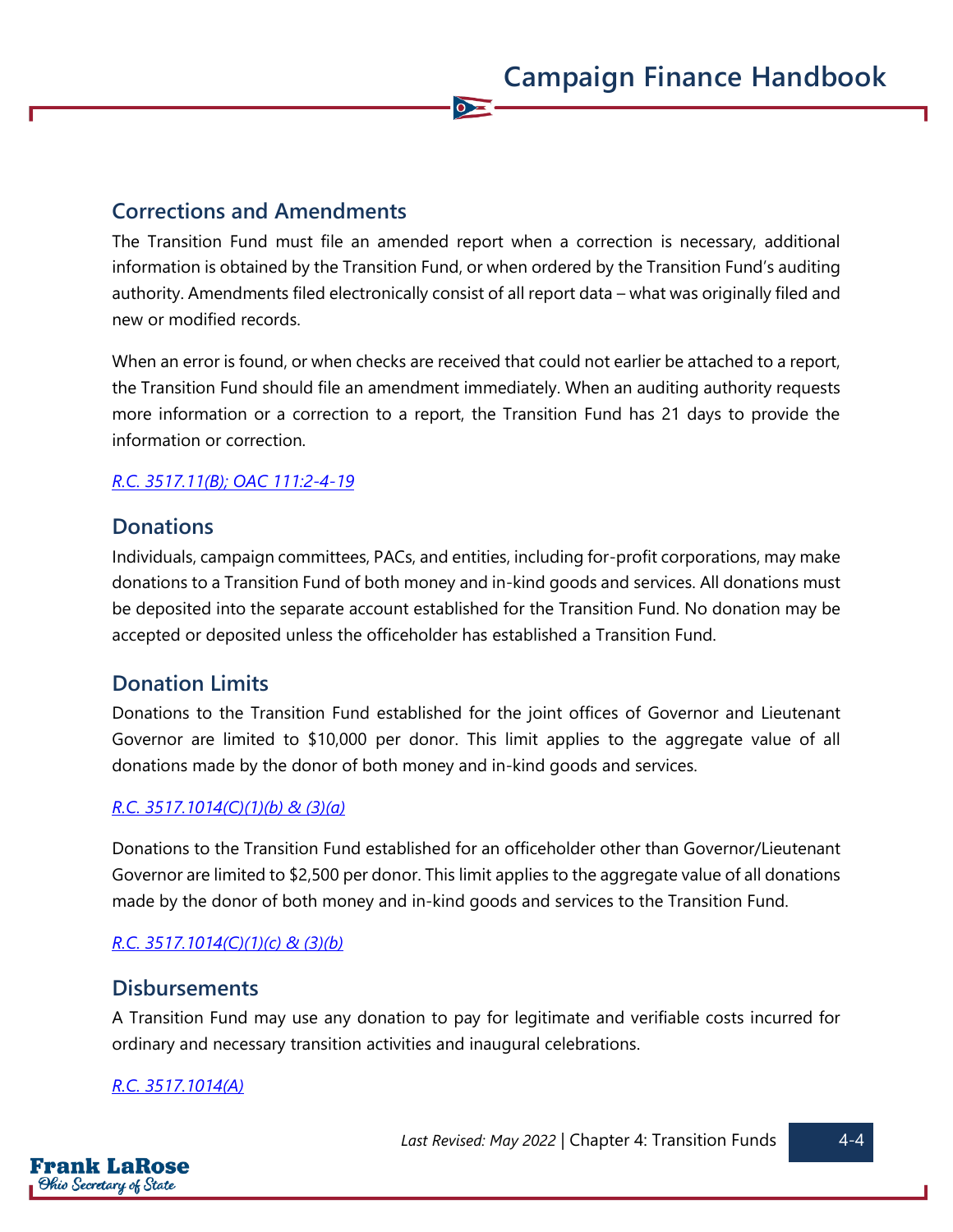These costs may include any of the following:

- Office expenses (e.g., leases, supplies);
- Salaries for transition personnel;
- Consulting fees; and
- Food, beverages, and entertainment at an inaugural celebration.

For the purpose of disbursing transition funds, the following definitions apply:

"Legitimate" means conforming to recognized principles or accepted rules and standards;

"Verifiable" means able to be proven true, confirmed, or authenticated;

"Ordinary" means taking place according to customary occurrences or procedures; and

"Necessary" means appropriate and helpful to accomplishing a particular end.

 $\sum$ 

#### *[OEC Adv. 87ELC-4](https://elc.ohio.gov/wps/portal/gov/elc/opinions-decisions/advisory-opinions/by-year/87-4)*

## **Expenditure Verification**

Every expenditure in excess of \$25 must have a corresponding canceled check or receipt photocopy attached to the report. A proper receipt is one that has been marked "PAID" by the vendor. In addition, the Secretary of State may request a mileage log for mileage reimbursements, so that the expenditure and its appropriateness may be verified. If canceled checks are not returned or provided by the banking institution of the committee, a copy or printout of the Transition Fund's bank statements will suffice for the receipt requirement so long as the name of the vendor, date of transaction, and amount of the expenditure are all provided. Additionally, printouts of cancelled check images as provided by the Transition Fund's banking institution satisfy the expenditure verification requirement.

#### *[R.C. 3517.10\(D\);](https://codes.ohio.gov/ohio-revised-code/section-3517.10) [OAC 111:2-4-13;](https://codes.ohio.gov/ohio-administrative-code/rule-111:2-4-13) [OEC Advs. ELC87-3,](https://elc.ohio.gov/wps/portal/gov/elc/opinions-decisions/advisory-opinions/by-year/87-3) [ELC87-12](https://elc.ohio.gov/wps/portal/gov/elc/opinions-decisions/advisory-opinions/by-year/87-12)*

#### **Prohibitions**

Donations to a Transition Fund may not be used to influence the election of any candidate for any office or for influencing the results of any election. While a Transition Fund may accept donations from candidate campaign committees, it may not contribute to campaign committees, political action committees, legislative campaign funds, political contributing entities, or political parties.

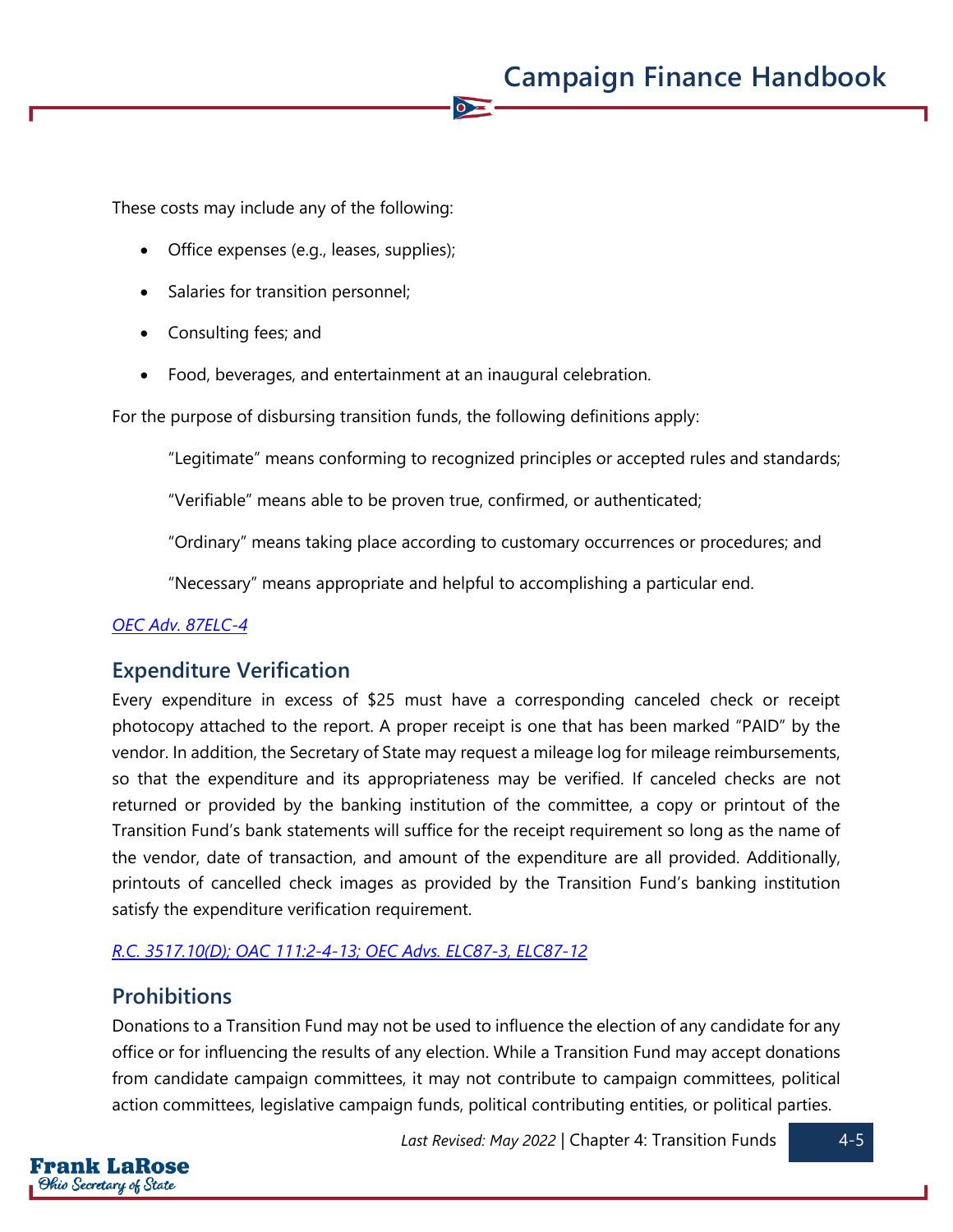A Transition Fund may not make any disbursements to pay for or reimburse any personal expenses of the beneficiary of the Transition Fund, except for costs incurred for transition activities and inaugural celebrations.

 $\overline{\bullet}$ 

#### *[R.C. 3517.1014\(G\)](https://codes.ohio.gov/ohio-revised-code/section-3517.1014)*

## **Closing the Transition Fund**

After the payment of all costs incurred for transition activities and inaugural celebrations, the treasurer of the Transition Fund must dispose of any money or assets remaining in the Transition Fund before terminating the fund by doing either of the following:

- Giving the amount, pro rata, to all persons (except campaign committees) who made donations to that Transition Fund as a refund of all or part of their donations; or
- Giving the amount to a nonprofit corporation exempt from federal income taxation under subsection 501(a) and described in subsection 501(c) of the Internal Revenue Code.

The transition fund must sell any non-donated assets at their fair market value and dispose of the sale proceeds in one of the allowable manners described above.

#### *[R.C. 3517.1014\(H\)](https://codes.ohio.gov/ohio-revised-code/section-3517.1014)*

In disposing of money or assets, the treasurer of a transition fund must not refund to any campaign committee any donation received from that campaign committee.

#### *[R.C. 3517.1014\(H\)\(](https://codes.ohio.gov/ohio-revised-code/section-3517.1014)3)*

Not later than 120 days after a Transition Fund has been established, the treasurer of the Transition Fund must file a final report of donations and disbursements and mark the report as a termination report. The final report must include a copy of all available statements from the bank or other financial institution that held Transition Fund moneys. The bank or financial institution statements must demonstrate a zero balance remaining in the Transition Fund account to confirm that all Transition Fund moneys were disposed of before the termination of the Transition Fund.

If final bank or financial institution statements are unavailable at the time of the filing of the final report, the Transition Fund must file with the Secretary of State copies of the final bank or financial institution statements within 5 days after receiving those statements from the bank or financial institution.